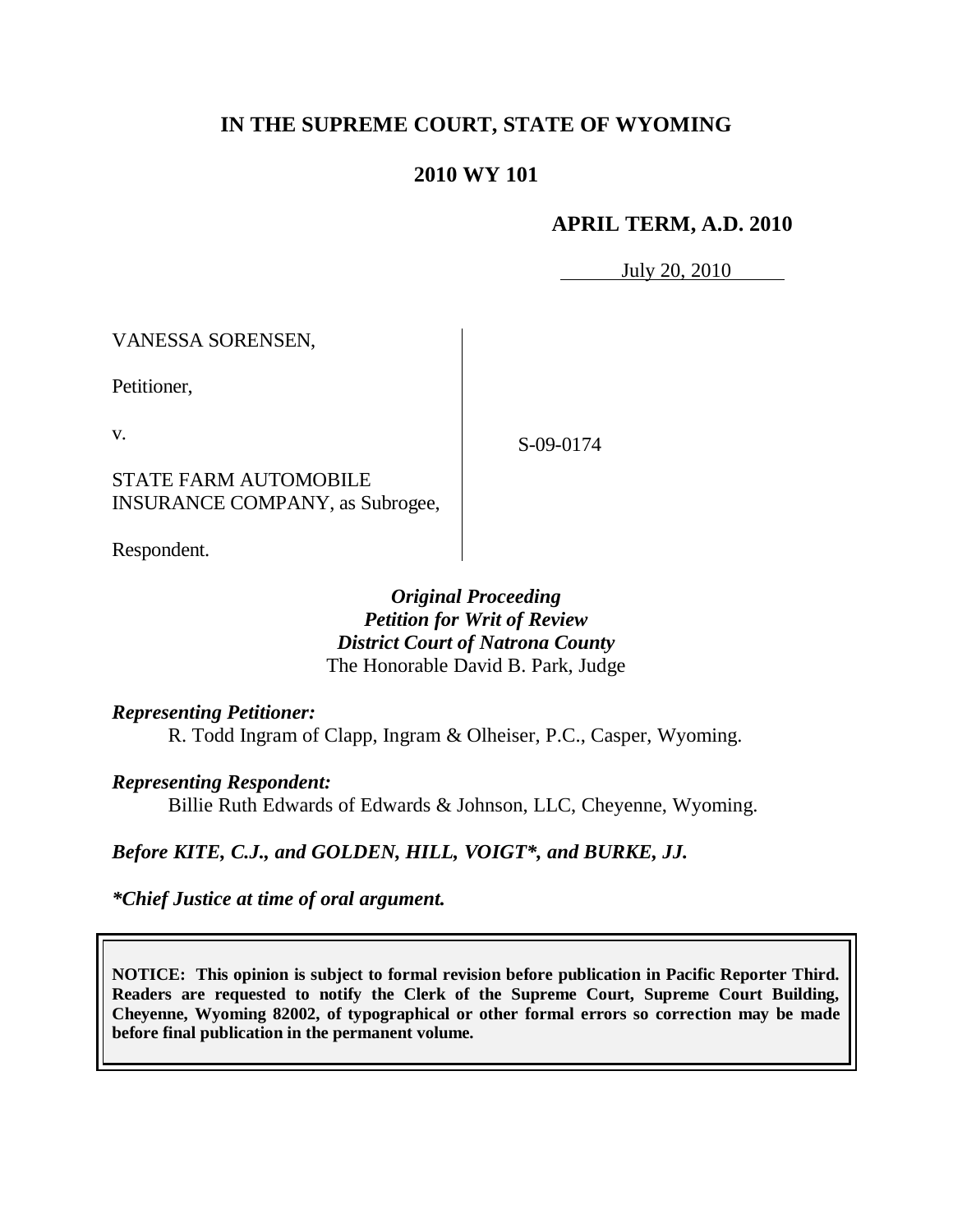#### **KITE, Chief Justice.**

 $\overline{a}$ 

[¶1] Vanessa Sorensen co-owned a vehicle with Jean C. Larramendy III. Jean Larramendy Jr. was driving the vehicle when he collided with another vehicle being driven by State Farm Mutual Auto Insurance Company's (State Farm) insured. The Sorensen/Larramendy vehicle was uninsured at the time.

[¶2] State Farm filed a complaint against Jean Larramendy III, Jean Larramendy Jr. and Ms. Sorensen.<sup>1</sup> As to Ms. Sorensen, State Farm alleged that she violated Wyoming law by failing to maintain insurance on her vehicle, its insureds sustained damages as a result and it was subrogated to its insureds' right to recover the damages from Ms. Sorensen. Ms. Sorensen moved to dismiss the complaint on the ground that there is no common law duty to insure a vehicle and Wyo. Stat. Ann. § 31-4-103 (LexisNexis 2009), the criminal statute requiring motor vehicle owners to maintain liability insurance, does not create a cause of action for negligent failure to maintain insurance. The district court denied the motion, concluding § 31-4-103 establishes the minimum standard of care and imposed a duty on Ms. Sorensen to maintain proper insurance. Ms. Sorensen filed a petition for writ of review of the district court's order denying the motion, which this Court granted. We reverse.

#### **ISSUES**

[¶3] In her petition, Ms. Sorensen asked this Court to review the following issues:

- A. Whether Wyoming recognizes a cause of action, enforceable by private parties, for negligent failure to maintain liability insurance on a motor vehicle; and
- B. Whether, as a matter of law, the failure to maintain liability insurance on a motor vehicle could be a legal cause of injuries and damages suffered in a motor vehicle crash.

## **FACTS**

[¶4] On December 3, 2004, the vehicle owned by Ms. Sorensen collided with the vehicle owned by State Farm's insureds. Ms. Sorensen was not in the vehicle at the time. Her vehicle was uninsured. State Farm's insureds sustained \$36,521.61 in damages as a

 $1$  On State Farm's motion, the district court dismissed the Larramendys and the caption was reformed to reflect Ms. Sorensen as the only defendant.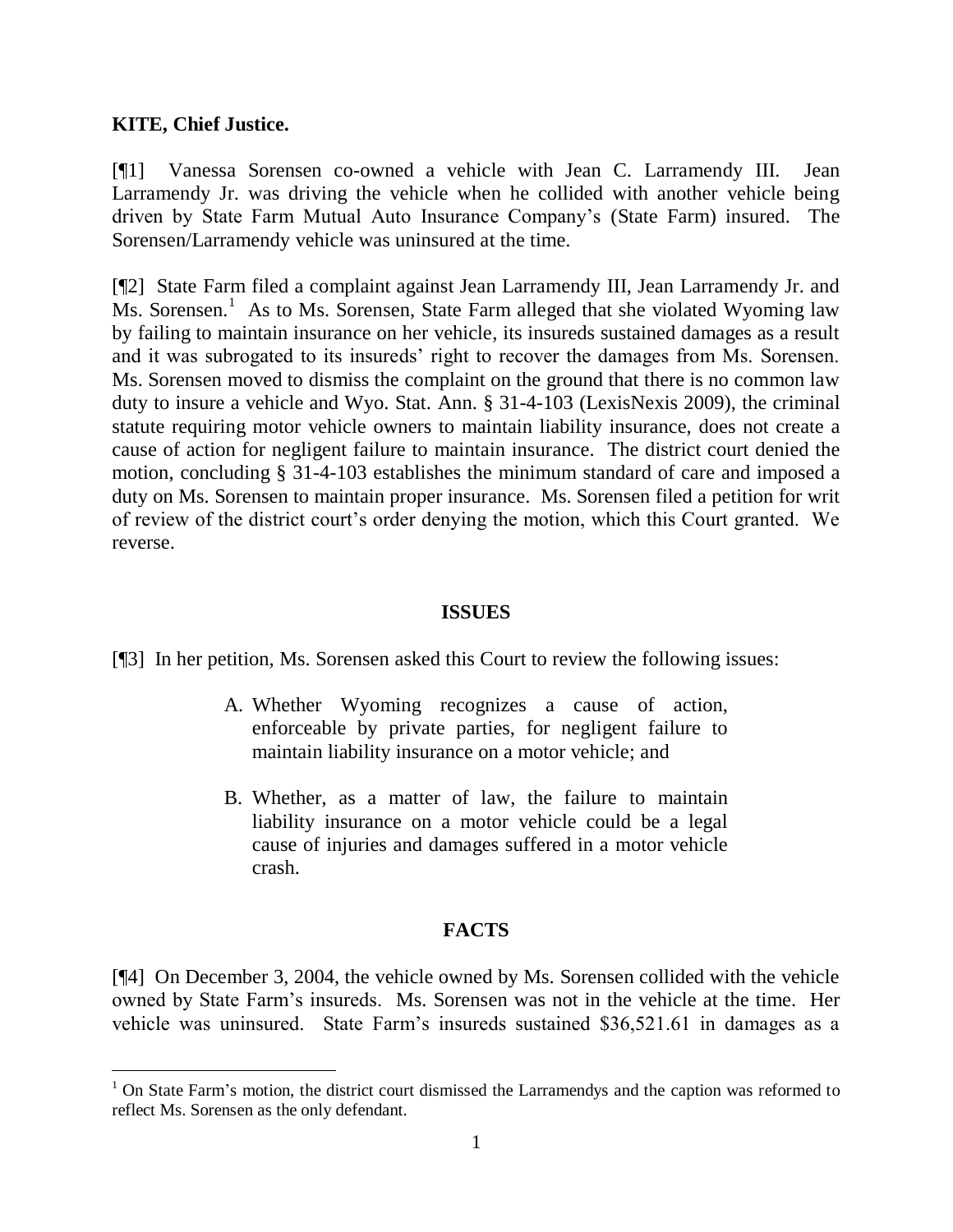result of the collision. Under the terms of the uninsured motorist provision of its policy, State Farm was obligated to pay its insureds that amount.

[¶5] State Farm, as subrogee to its insureds' rights, then filed its complaint against Ms. Sorensen alleging that she was negligent in failing to insure the vehicle as required by Wyoming law, her negligence was a direct and proximate cause of its insureds' damages and it was subrogated to its insureds' right to recover the damages from Ms. Sorensen. Ms. Sorensen moved to dismiss the complaint on the grounds that, first, § 31-4-103 does not create a private right of action against the owner of an uninsured vehicle for damages sustained in a collision caused by the driver of the uninsured vehicle and, second, her failure to maintain insurance coverage on the vehicle was not the proximate cause of any damages sustained. State Farm asserted in response that § 31-4-103 created a private right of action for parties who sustain damages in collisions with uninsured vehicles, including insurance companies as subrogee of the party sustaining damages.

[¶6] After a hearing, the district court denied the motion to dismiss, holding that § 31-4- 103 establishes the minimum standard of care and imposed a duty on Ms. Sorensen to maintain insurance on the vehicle involved in the collision; therefore, State Farm's complaint stated a claim upon which relief could be granted. Upon entry of the order denying the motion to dismiss, Ms. Sorensen filed a motion pursuant to W.R.A.P. 11 requesting the district court to certify the question to this Court. The district court denied the motion. Ms. Sorensen then filed a petition for a writ of review in this Court pursuant to W.R.A.P. 13. We granted the petition, finding that the questions raised in the petition involve controlling questions of law as to which there are substantial bases for differences of opinion and in which an immediate appeal from the dismissal order may materially advance resolution of the litigation. W.R.A.P. 13.02.

#### **STANDARD OF REVIEW**

[¶7] The district court denied Ms. Sorensen's motion to dismiss pursuant to W.R.C.P. 12(b)(6), finding that State Farm stated a claim upon which relief can be granted. Our standards for reviewing rulings on Rule 12(b)(6) motions are well known:

> (1) we accept the facts stated in the complaint as true and view them in the light most favorable to the [plaintiff];  $(2)$  ... [dismissal is appropriate] ... if it is certain from the face of the complaint that the [plaintiff] cannot assert any facts that would entitle him to relief; (3) we employ the same standards and examine the same materials as did the district court; and (4) such review is *de novo*.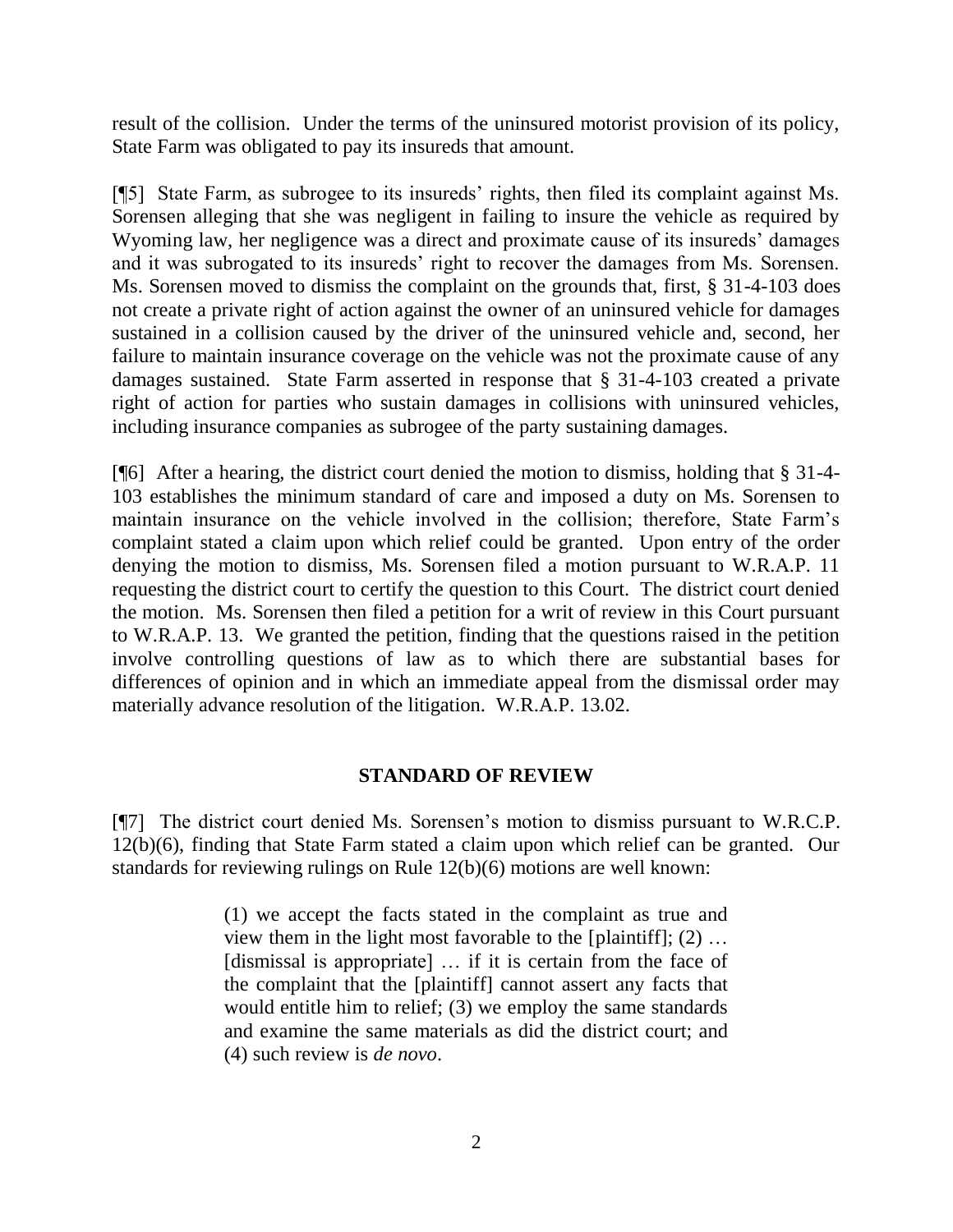*Dowlin v. Dowlin*, 2007 WY 114, ¶ 6, 162 P.3d 1202, 1204 (Wyo. 2007), quoting *Becker v. Mason*, 2006 WY 143, ¶ 5, 145 P.3d 1268, 1270 (Wyo. 2006).

### **DISCUSSION**

[¶8] The issue before us is whether a cause of action exists in Wyoming for negligent failure to maintain liability insurance. More specifically, we are asked to decide whether a party who alleges that he sustained damages in a collision caused by the driver of an uninsured vehicle has, in addition to his cause of action against the negligent driver, a cause of action in tort against the vehicle's owner for negligently failing to maintain liability insurance. The elements necessary to maintain a negligence claim in Wyoming are well-established. A plaintiff must prove: 1) the defendant was under a duty of care to protect the plaintiff from injury or loss; 2) the defendant breached the duty owed to the plaintiff; 3) the plaintiff suffered actual injury or loss; and 4) the defendant's breach of the duty proximately caused the plaintiff's injury or loss. *Andersen v. Two Dot Ranch, Inc.,* 2002 WY 105, ¶ 11, 49 P.3d 1011, 1014 (Wyo. 2002).

[¶9] In the present case, the duty alleged to have been owed was that of Ms. Sorensen to members of the general public to maintain liability insurance on her vehicle. It is undisputed that she did not maintain the required insurance; therefore, if a duty is found, its breach is established. The injury or loss alleged to have been proximately caused by the breach of the alleged duty is the \$36,521.61 in property damage State Farm's insureds sustained in the collision caused by the driver of Ms. Sorensen's vehicle. Having paid its insureds that amount under the uninsured motorist provision of their insurance policy, State Farm seeks to be subrogated to any right they would have had to recover their damages from Ms. Sorensen because of her failure to maintain insurance.

[¶10] Considering the elements necessary to maintain a negligence action in the context of this case, in order to withstand dismissal of its complaint, State Farm had to establish that: 1) Ms. Sorensen was under a duty of care to protect its insureds from being unable to obtain compensation for their damages caused in the collision through an insurance policy covering her vehicle; 2) she breached the duty by failing to maintain liability insurance; 3) State Farm's insureds suffered the damages alleged; and 4) Ms. Sorensen's breach of the duty to maintain liability insurance proximately caused the insureds' damages. We begin our discussion with consideration of whether State Farm established the first element of its claim—that Ms. Sorensen was under a duty of care to protect its insureds from being unable to obtain compensation for their damages through an insurance policy covering her vehicle.

 $[911]$  The question of whether a duty exists and, if so, the scope of the duty is a question of law for the court. *Andersen,* ¶ 11, 49 P.3d at 1014, citing *Kobos By and Through Kobos v. Everts*, 768 P.2d 534, 541 (Wyo. 1989). Absent a duty, there is no actionable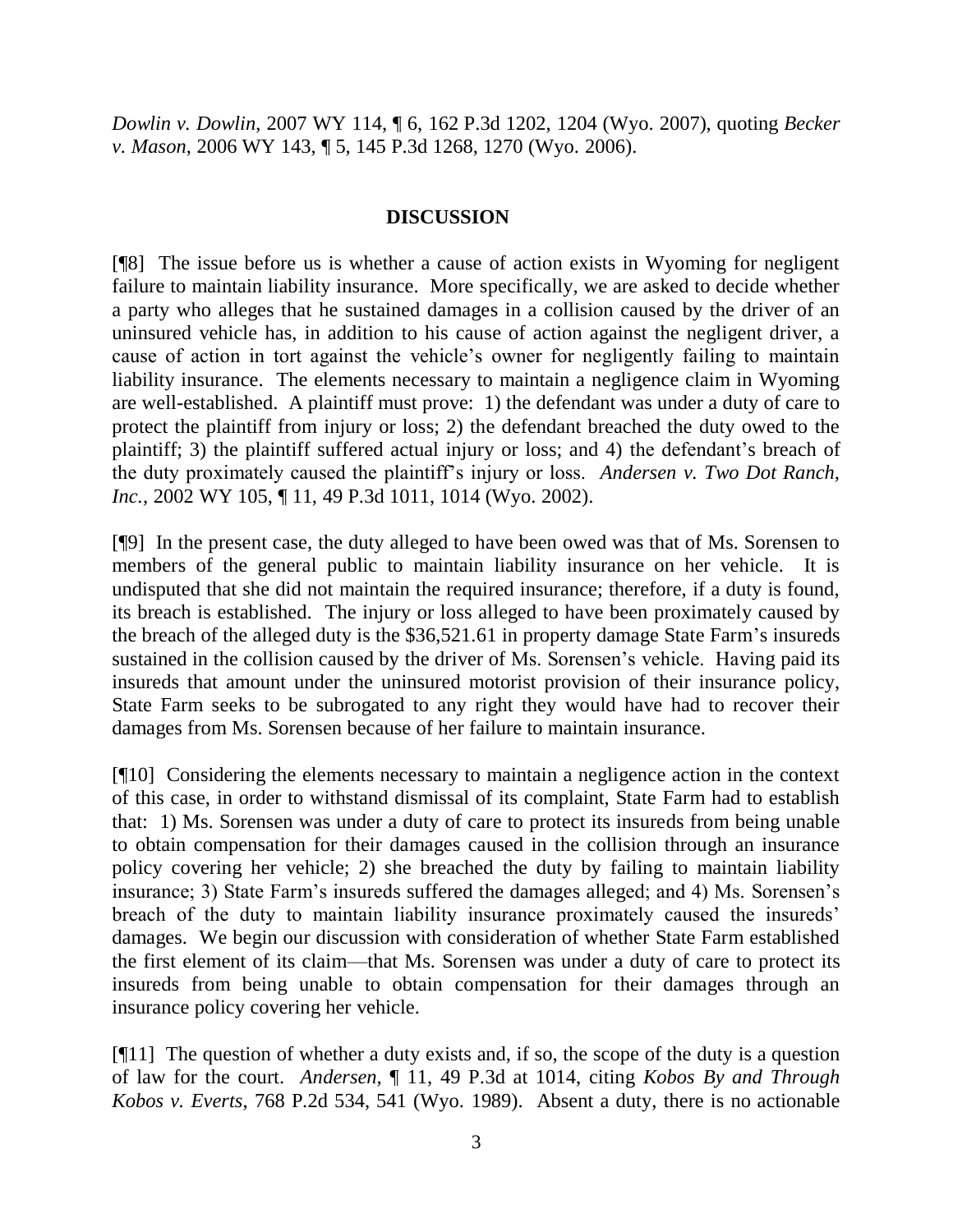negligence claim. *Bowen v. Smith,* 838 P.2d 186, 198 (Wyo. 1992). A duty may arise by contract, statute or the common law. *Tidwell v. HOM, Inc*., 896 P.2d 1322, 1325 (Wyo. 1995), citing *Brubaker v. Glenrock Lodge Int'l Order of Odd Fellows,* 526 P.2d 52, 58 (Wyo. 1974).

[¶12] There is no contract between Ms. Sorensen and State Farm's insureds giving rise to a duty. The parties agree also that there is no recognized common law duty to maintain insurance. Thus, we are concerned here with whether the duty asserted arises by statute or whether the common law should recognize such a duty because the relationship of the parties is such that the law will impose an obligation on vehicle owners like Ms. Sorensen to act reasonably for the protection of others like State Farm's insureds. *Hatton v. Energy Elec. Co*., 2006 WY 151, ¶ 10, 148 P.3d 8, 13 (Wyo. 2006), quoting *Thomas By Thomas v. South Cheyenne Water and Sewer Dist*., 702 P.2d 1303, 1307 (Wyo. 1985). In deciding this issue, we note that Wyoming does not have an "owner liability" statute as some states do establishing liability on the part of a vehicle owner for the negligence of anyone operating it with the owner's express or implied permission. *Gill v. Schaap*, 601 P.2d 545, 547 (Wyo. 1979). Also, this Court has said the owner of a vehicle who permits another to use it for his own purposes is not liable for the borrower's negligence in operating it. *Jack v. Enterprise Rent-A-Car Co. of Los Angeles*, 899 P.2d 891, 893 (Wyo. 1995), quoting *Sare v. Stetz*, 67 Wyo. 55, 214 P.2d 486 (Wyo. 1950).

[¶13] To determine whether the duty alleged arises from § 31-4-103, we apply our usual rules of statutory interpretation, which we have stated as follows:

> Statutory interpretation is a question of law. Our paramount consideration is the legislature's intent as reflected in the plain and ordinary meaning of the words used in the statute. Initially, we determine whether the statute is clear or ambiguous.

A statute is clear and unambiguous if its wording is such that reasonable persons are able to agree on its meaning with consistency and predictability. Conversely, a statute is ambiguous if it is found to be vague or uncertain and subject to varying interpretations. If we determine that a statute is clear and unambiguous, we give effect to the plain language of the statute.

In interpreting a statute, we will not ignore other statutory provisions pertaining to the same subject but will, instead, consider all such provisions in pari materia.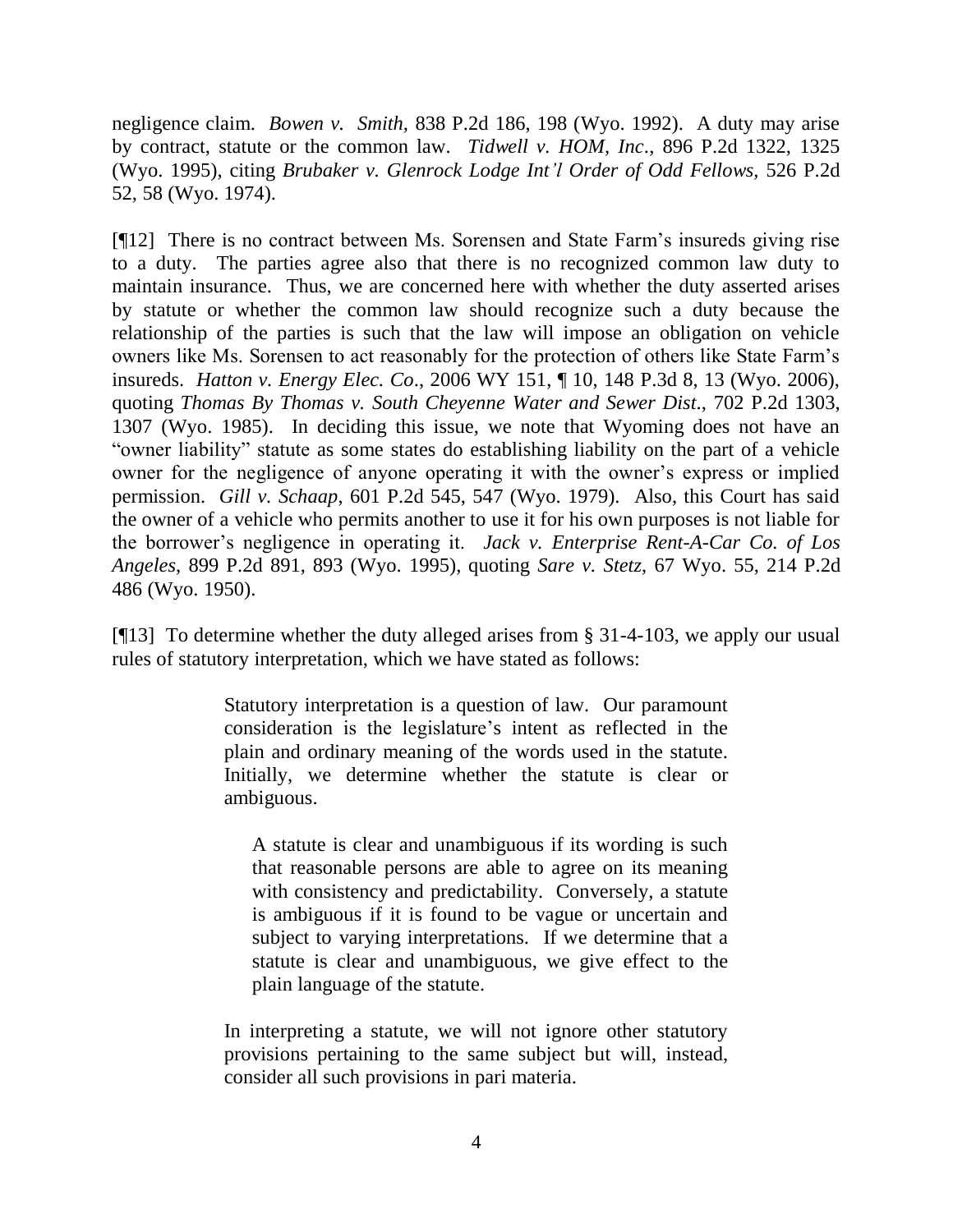*Horse Creek Cons. Dist. v. State ex rel. Wyoming Attorney General*, 2009 WY 143, ¶ 14, 221 P.3d 306, 312 (Wyo. 2009) (citations omitted).

[¶14] The statute at issue in the present case is located in Chapter 4 of Wyoming's Motor Vehicle Act, §§ 31-4-101 through 31-4-104 (LexisNexis 2009). Chapter 4 is entitled "General Offenses and Penalties." In addition to making it a crime to fail to maintain liability insurance, Chapter 4 makes it unlawful to operate or permit the operation of a vehicle without a valid certificate of title, registration and license plates; alter a valid license plate; sell or transfer a vehicle without a certificate of title; make a false statement when applying for a registration or license plates; or forge or counterfeit a certificate of title or registration. Chapter 4 also sets out penalties for each of these offenses.

[¶15] The provision in Chapter 4 directly at issue in this case states in pertinent part as follows:

## **§ 31-4-103. Failure to maintain liability coverage; penalties; exceptions.**

(a) No owner of a motor vehicle required to be registered shall operate or permit the operation of his motor vehicle without having in full force and effect a motor vehicle liability policy . . . . Violation of this subsection is a misdemeanor punishable by imprisonment for not more than six (6) months, a fine of not less than two hundred fifty dollars (\$250.00) nor more than seven hundred fifty dollars (\$750.00), or both. On a second or subsequent violation of this subsection, the person may be fined not less than five hundred dollars (\$500.00) nor more than one thousand five hundred dollars (\$1,500.00), imprisoned for not more than six (6) months, or both. In addition to the fine or imprisonment imposed for a second or subsequent violation of this subsection, the judge shall require the defendant to deliver the registration and license plates of the vehicle involved to the county treasurer for the county where the citation was issued, and the registration and license plates shall be held by the county treasurer until such time as the judge determines that the defendant has met all obligations imposed by law.

(b) Any police officer . . . issuing a citation for any moving violation . . . or inspecting any vehicle, shall require the operator of any motor vehicle required to be registered to produce evidence of whether the operator or owner of the motor vehicle has in full force and effect a motor vehicle liability policy . . . . If the operator cannot show written proof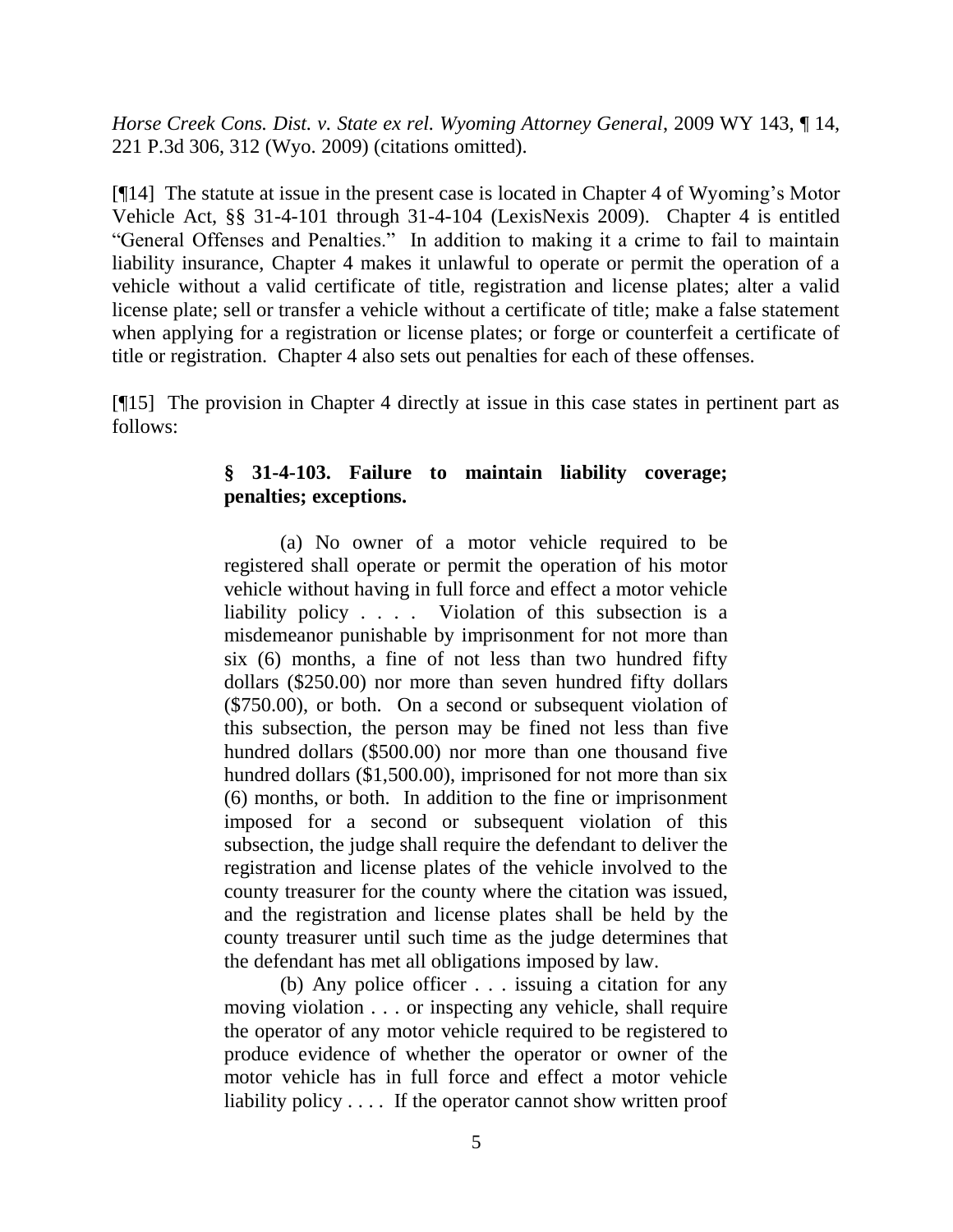of financial responsibility, the driver shall have seven (7) days to produce such proof. Any operator or owner of a motor vehicle required to be registered who is not able to demonstrate evidence of compliance with subsection (a) of this section may be charged with violating that subsection. Additionally, the judge may order any driver failing to produce written proof of financial responsibility to pay restitution . . . . No operator or owner of a motor vehicle charged with violating this section shall be convicted if he produces in court one (1) of the following which was valid at the time of arrest or at the time the citation was issued:

(i) A liability insurance policy previously issued to him;

(ii) Evidence of a bond on file with the department in amounts provided by W.S. 31-9-102(a)(xi).

(c) Upon receipt of a notice of a conviction under subsection (a) of this section, the department shall require the person convicted to file and maintain, for a three (3) year period, proof of financial responsibility as required by W.S. 31-9-401 through 31-9-414. Failure to provide proof of financial responsibility within thirty (30) days after notification shall result in the suspension of the person's driver's license and nonresident operating privileges. The suspension shall remain in effect until the required proof of financial responsibility is received by the department.

[¶16] Giving the words in the statute their plain and ordinary meaning, § 31-4-103 requires vehicle owners to maintain liability insurance on their vehicles. The failure to comply with the statutory requirement constitutes a misdemeanor punishable by imprisonment, a fine, or both. A second violation results in an increased penalty. Unless and until proof of insurance is provided, the owner of an uninsured vehicle must surrender the vehicle registration and license plates to the court. A police officer is authorized to request proof of insurance in the course of issuing a citation and, in the absence of such proof, charge the owner or operator with violating the statute. Upon conviction of violating the statute, the person must file proof of financial responsibility with the department of motor vehicles.

[¶17] By requiring vehicle owners to maintain liability insurance, § 31-4-103 reflects the legislature's intent to promote the public policy in favor of ensuring that all of those traveling on the roads in this state will be compensated for injuries they sustain in motor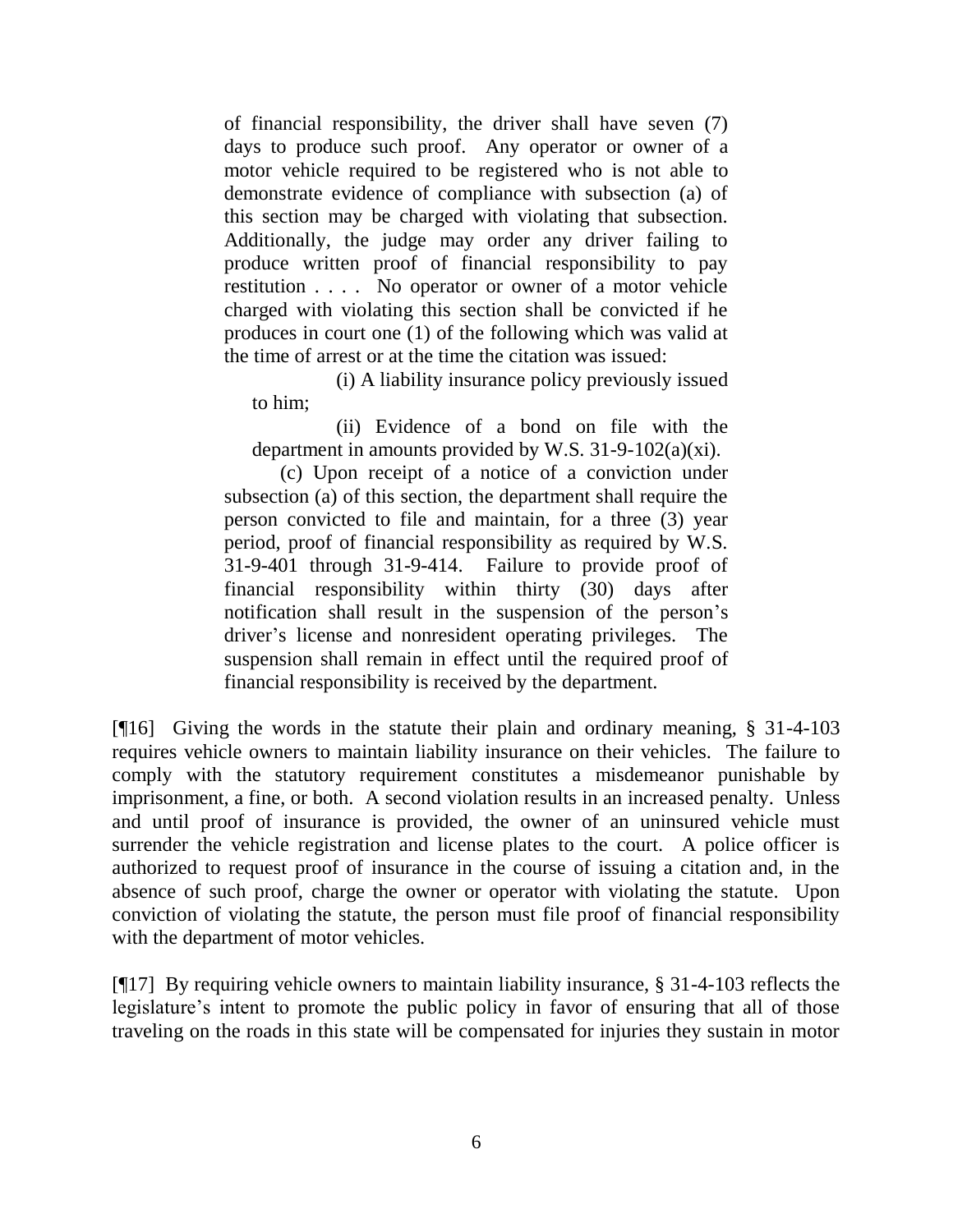vehicle collisions.<sup>2</sup> Nothing in the plain language of the statute, however, suggests that in enacting the provision the legislature intended to impose a new *tort* duty owed by vehicle owners to the general public to maintain insurance. The plain language of the statute also does not suggest the legislature intended to provide a remedy for money damages for violations of the statute. Considering § 31-4-103 in pari materia with the other provisions in Chapter 4, we find no suggestion of legislative intent to create a tort duty giving rise to a claim for money damages.

[¶18] When the legislature has intended a statute to create a new tort duty, it either has plainly stated that a violation gives rise to an action for damages, *see, for example*, Wyo. Stat. Ann. § 35-11-902(o) (LexisNexis 2009) (providing that any person injured by a coal mining operator's violation of state regulations may bring an action for damages including attorney and expert witness fees), or has employed language leaving no room for doubt that the provision modifies the common law and imposes a duty not previously recognized, s*ee, for example*, the Residential Rental Property Act, Wyo. Stat. Ann. § 1- 21-1201 through § 1-21-1211 (LexisNexis 2009) (clearly stating that landlords have a duty to maintain leased premises in a fit and habitable condition). In contrast, § 31-4-103 does not expressly abrogate the common law nor does it contain any language suggesting the legislature intended to create a tort duty giving rise to a claim of negligence. To read the statute as abrogating the common law and creating a tort duty would require us to

#### **§ 31-10-101. Required coverage; rejection**

 $\overline{a}$ 

No policy insuring against loss resulting from liability imposed by law for bodily injury or death suffered by any natural person arising out of the ownership, maintenance or use of a motor vehicle shall be delivered or issued for delivery in this state with respect to any motor vehicle registered or principally garaged in this state unless coverage is provided therein or supplemental thereto, in limits for bodily injury or death as provided by W.S. 31-9-102(a)(xi), under provisions approved by the insurance commissioner for the protection of persons insured thereunder or legally entitled to recover damages from owners or operators of uninsured motor vehicles because of bodily injury, sickness or disease, including death resulting therefrom. The named insured may reject the coverage. Unless the named insured requests the coverage in writing, the coverage need not be provided in or supplemental to a renewal policy where the named insured had rejected the coverage in connection with the policy previously issued to him by the same insurer.

<sup>&</sup>lt;sup>2</sup> Wyo. Stat. Ann. § 31-10-101 (LexisNexis 2009) further demonstrates the legislative intent to promote this policy by requiring all insurance liability policies for bodily injury or death delivered or issued for delivery in Wyoming to include uninsured motorist coverage. Although the provision authorizes the named insured to reject the uninsured motorist coverage, it still reflects the legislature's efforts to protect those traveling in Wyoming from injuries sustained in motor vehicle collisions for which there is no means of compensation. The section provides as follows: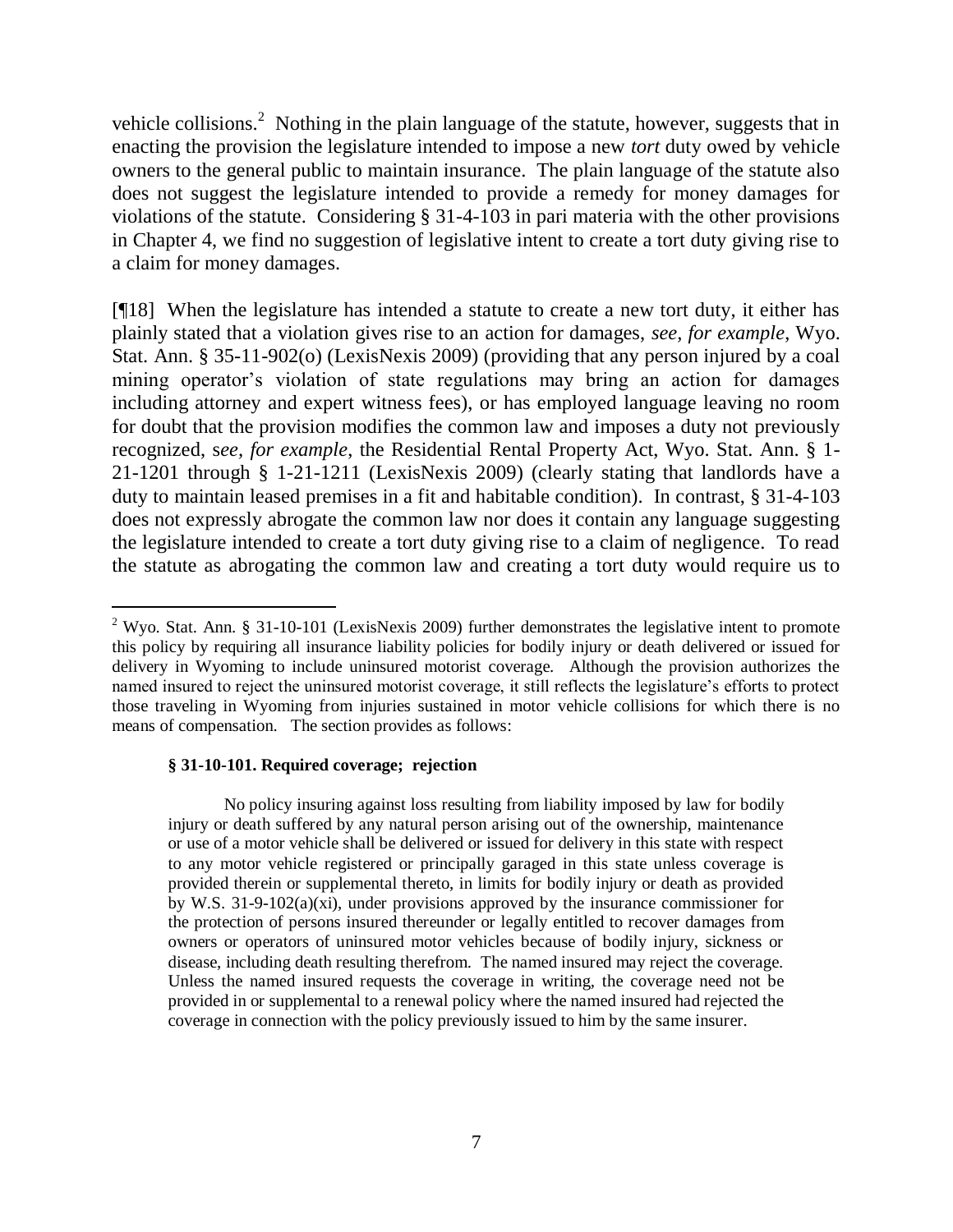presume the legislature intended that result without any supporting statutory language. As we have said:

> It is not to be presumed that the legislature intended to abrogate or modify a rule of the common law by the enactment of a statute upon the same subject; it is rather to be presumed that no change in the common law was intended unless the language employed clearly indicates such [intent] . . . . The rules of common law are not to be changed by doubtful implication, nor overturned except by clear and unambiguous language.

*Merrill v. Jansma*, 2004 WY 26, ¶ 33, 86 P.3d 270, 285 (Wyo. 2004), quoting *Kaycee Land and Livestock v. Flahive*, 2002 WY 73, ¶ 9, 46 P.3d 323, 327 (Wyo. 2002). We conclude the legislature did not intend § 31-4-103 to impose a tort duty actionable in negligence for money damages for failing to maintain liability insurance.

[¶19] Our conclusion that the statute does not reflect a legislative intent to impose a tort duty for failure to maintain insurance, however, does not end the inquiry. The common law is dynamic and this Court is at liberty to recognize new common law torts when appropriate to meet society's changing needs. *Greenwalt v. Ram Restaurant Corp. of Wyo.*, 2003 WY 77, ¶ 12, 71 P.3d 717, 723 (Wyo. 2003). Over the years, this Court has recognized new common law tort claims in a number of cases. *See, for example, Briefing.com v. Jones*, 2006 WY 16, 126 P.3d 928 (Wyo. 2006), recognizing misuse or misappropriation of trade secrets as a common law tort; *Wilder v. Cody Country Chamber of Commerce*, 868 P.2d 211 (Wyo. 1994), recognizing a cause of action for breach of the implied covenant of good faith and fair dealing; *Gates v. Richardson*, 719 P.2d 193 (Wyo. 1986), recognizing a cause of action for negligent infliction of emotional distress; *McClellan v. Tottenhoff*, 666 P.2d 408 (Wyo. 1983), recognizing a common law tort claim against a liquor vendor who unlawfully sells liquor to a minor who becomes intoxicated and injures a third party. We have also declined in a number of cases to recognize new common law tort claims. *Horn v. Wooster*, 2007 WY 120, 165 P.3d 69 (Wyo. 2007), declining to recognize a cause of action in negligence by an attorney against his co-counsel*; Andersen*, 2002 WY 105, 49 P.3d 1011, declining to impose a duty on livestock owners to keep livestock off highways along unfenced posted open range; *Sundown, Inc. v. Pearson Real Estate Co., Inc.,* 8 P.3d 324 (Wyo. 2000), declining to recognize a cause of action for negligent nondisclosure.

[¶20] In those cases in which we have recognized new duties or tort claims, we sometimes have relied upon legislative enactments in doing so. *Merrill,* 86 P.3d at 286. In other cases, where there has been no legislative activity, we have recognized new tort claims by exercising our authority to shape the common law as appropriate for changing circumstances and the needs of society. *See, for example, McClellan,* 666 P.2d 408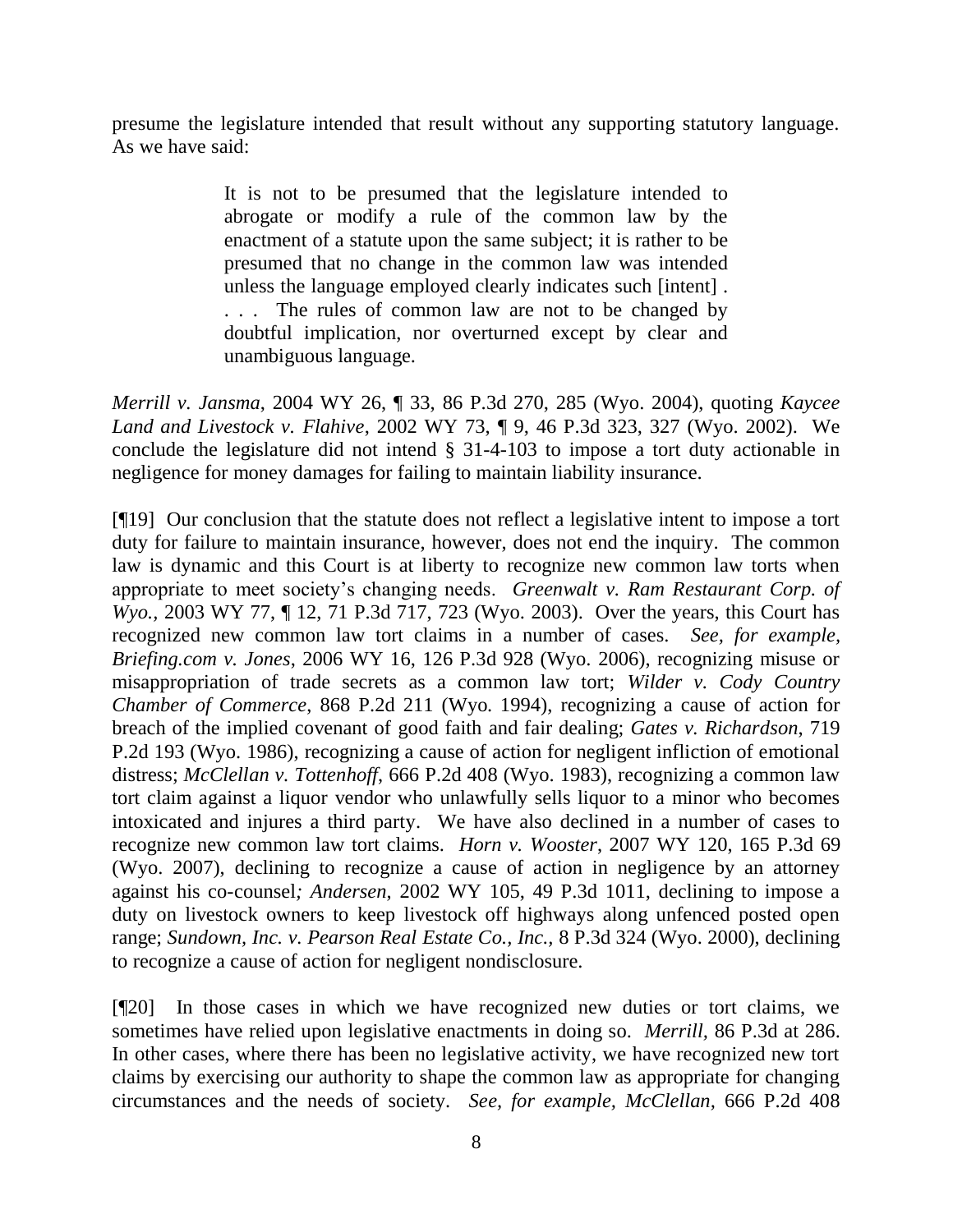(judicially abrogating the common law rule that the sale of alcohol was not the proximate cause of injury and adopting statutory provisions prohibiting the sale of alcohol to minors as the standard of care) and *Gates,* 719 P.2d 193. Consistent with our case law establishing the existence of a duty as the first element of a negligence claim, all of the cases in which we have considered whether to recognize a new common law negligence claim begin with discussion of whether a legal duty existed.

[¶21] In its decision letter, the district court began not by addressing whether a duty existed, but focused instead on whether § 31-4-103 established the standard of care a vehicle owner owes to third parties. In deciding that the provision established the standard of care, the district court relied on the Restatement (Second) of Torts § 286 (2002), which provides:

> The court may adopt as the standard of conduct of a reasonable [person] the requirements of a legislative enactment or an administrative regulation whose purpose is found to be exclusively or in part:

> (a) to protect a class of persons which includes the one whose interest is invaded, and

> (b) to protect the particular interest which is invaded, and

> (c) to protect that interest against the kind of harm which has resulted, and

> (d) to protect that interest against the particular hazard from which the harm results.

Applying these factors, the district court concluded § 31-4-103 was intended to protect a class of persons that included State Farm's insureds from suffering injury or loss as a result of a vehicle owner's failure to maintain liability insurance.

[¶22] The difficulty with the district court's approach is that it determined the statute established the standard of care without first determining that a duty existed. The concepts of standard of care and duty are not synonymous. *Hamilton v. Natrona County Educ. Ass'n*, 901 P.2d 381, 384 (Wyo. 1995). Before a statute can be said to establish a standard of care, there must be a legal duty to which the statutory standard of care can be applied. Thus, in deciding the issue presented, we address first whether § 31-4-103 should be construed to establish a common law duty actionable in negligence for failure to maintain liability insurance. Stated more broadly, we consider whether such a relationship exists between members of the public and a vehicle owner that the law will impose a duty actionable in negligence on the latter to maintain insurance for the protection of the former. *Killian v. Caza Drilling, Inc.*, 2006 WY 42, ¶ 8, 131 P.3d 975, 980 (Wyo. 2006). In deciding that question, we consider the following factors: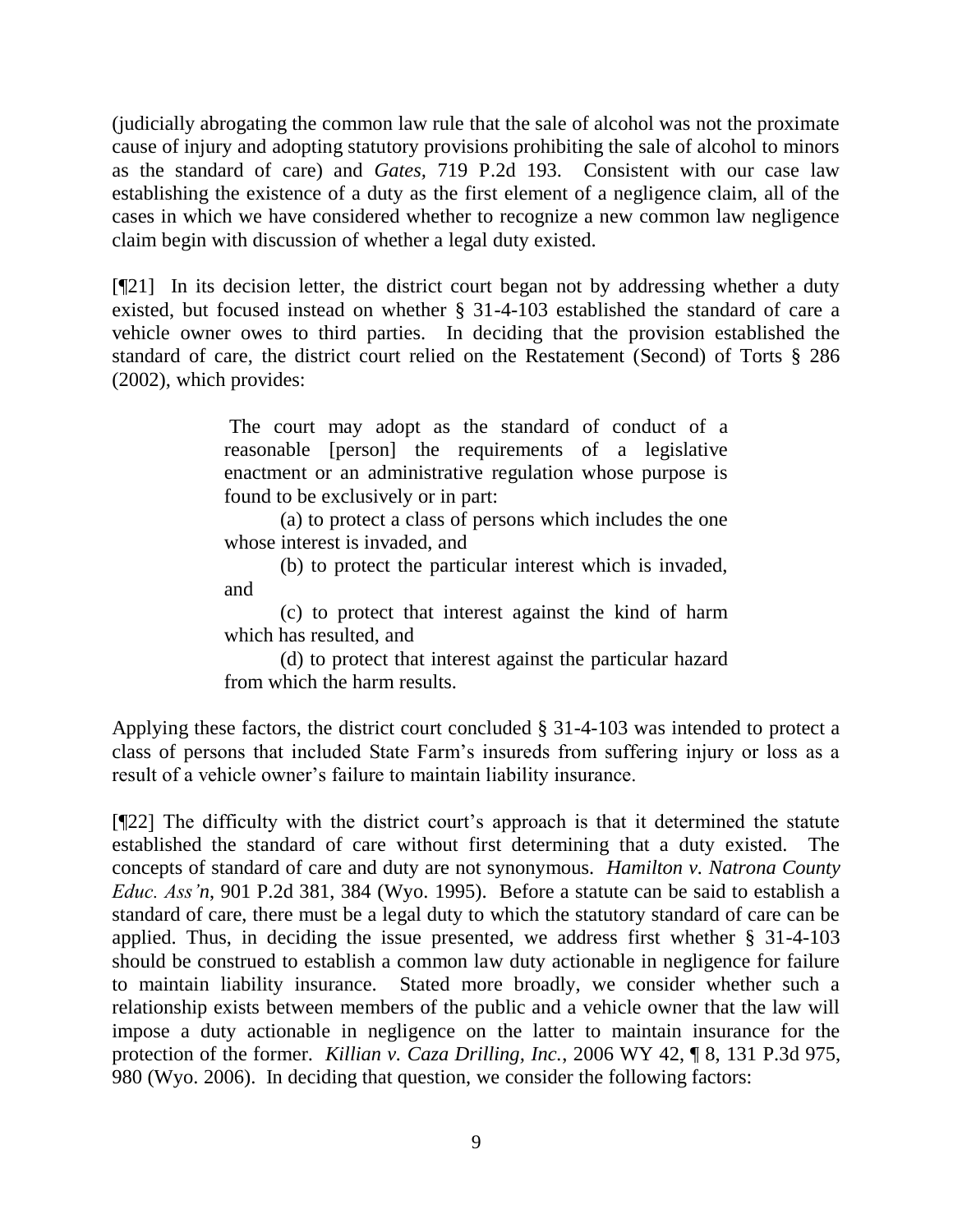(1) the foreseeability of harm to the plaintiff, (2) the closeness of the connection between the defendant's conduct and the injury suffered, (3) the degree of certainty that the plaintiff suffered injury, (4) the moral blame attached to the defendant's conduct, (5) the policy of preventing future harm, (6) the extent of the burden upon the defendant, (7) the consequences to the community and the court system, and (8) the availability, cost and prevalence of insurance for the risk involved.

*Gates*, 719 P.2d at 196.

[¶23] Weighing these factors, this Court has reached varying results when deciding whether the law supports the imposition of a new tort duty. In *Gates*, we held Wyoming law recognized a cause of action for negligent infliction of emotional distress because it was foreseeable that a boy's family would experience mental shock upon arriving on the scene shortly after a negligent driver struck and severely injured the boy while he was riding his bicycle; the degree of mental shock the family members suffered was certain; sufficient moral blame attached to the negligent driver to warrant allowing the family members to recover for the shock; and the impact of recovery on defendants, the insurance industry, and the public would be relatively minor.

[¶24] In *Pickle v. Board of County Comm'rs of Platte Co*., 764 P.2d 262, 265 (Wyo. 1988), we concluded the board of county commissioners owed subdivision applicants a duty to exercise reasonable care in processing and reviewing their application. Weighing the *Gates* factors, we said:

> It was clearly foreseeable that appellants could suffer injury if the Board allowed the subdivider to install an inadequate septic system, and the Board's acts or omissions in the subdivision review process were sufficiently close to the injury suffered by appellants. The Board has not suggested that plaintiffs suffered no injury. With respect to moral blame, the Board's purported failure to adequately process the subdivision application evokes something less than moral outrage. On the other hand, it is likely that future harm could be prevented by the imposition of a duty of care in this instance. The burden on the defendant is slight--a duty to act reasonably is surely not onerous and is commonly applied to a wide range of activities. The consequences to the community and the court system are difficult to predict; suffice it to say that we do not envision a great number of plaintiffs racing to the courts to file similar claims following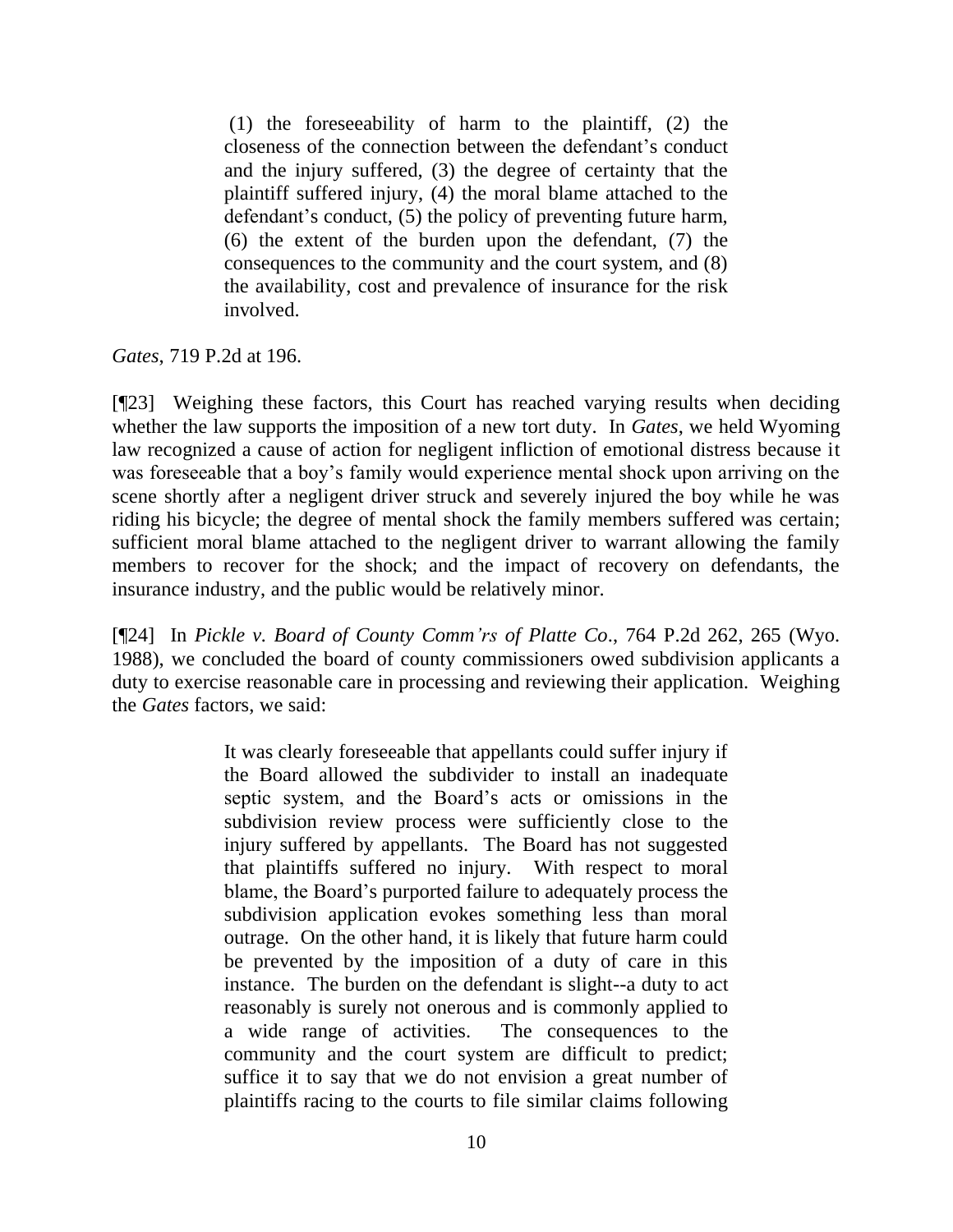the publication of this opinion. The availability, cost and prevalence of insurance are valid concerns, but in this case they are not compelling. As we explained below, the possibility of recovery in this case depends upon the existence of insurance.

*Id.*

[¶25] In *Duncan v. Afton, Inc.*, 991 P.2d 739, 746 (Wyo. 1999), we held that a collection company owed a duty of care to employees when collecting, handling, and processing urine specimens for substance abuse testing. Weighing the *Gates* factors, we concluded the company could foresee that improper collection and handling could contribute to a false positive result and injure an employee; the company could foresee that failing to inform an employer about proper interpretation and procedures when positive results occur could result in injury to an employee; the employee's termination was closely connected to the collection company's conduct; the employee was terminated; sufficient moral blame attached to the company's conduct because it benefited financially from providing the services, had direct control over the procedures used, had the ability to hire and train personnel to perform the services and could contract with the employer to ensure test results were properly interpreted; and holding the company accountable would likely prevent future harm and would not unduly burden the court system. *Id*. at 745-46.

[¶26] Weighing these same factors in *Andersen*, we declined to recognize a duty on the part of a livestock owner to prevent livestock from wandering onto public highways in posted open range. We said: motorists on such highways have a greater capacity to foresee the potential danger because open range signs are posted and the motorist has the opportunity to control the vehicle; there is little connection between a livestock owner grazing cattle on posted open range and a collision between a motorist and livestock; the exercise of the right to pasture cattle on open range is not the kind of conduct invoking an expanded duty of care essentially nullifying the open range doctrine; the plaintiffs' injuries were certain; no moral blame attaches to a livestock owner legally pasturing his cattle on open range; future harm could be prevented only by fencing, which would nullify the open range doctrine; imposing a duty on livestock owners to fence in their cattle would be a substantial burden; there are a small number of motorist/livestock collisions resulting in injury and they are a small percentage of all motorist collisions; insurance is likely available to livestock owners at a high cost while affordable insurance spreading the risk among a broad pool is widely available to motorists. *Andersen*, ¶ 44, 49 P.3d at 1025-1026.

[¶27] In *Erpelding v. Lisek*, 2003 WY 80, ¶¶ 19-29, 71 P.3d 754, 758-59 (Wyo. 2003), applying the *Gates* factors, we held that professional counselors hired by an employer to perform a psychological evaluation of an employee for the benefit of the employer owed no duty to the employee. We concluded: it was not necessarily foreseeable that the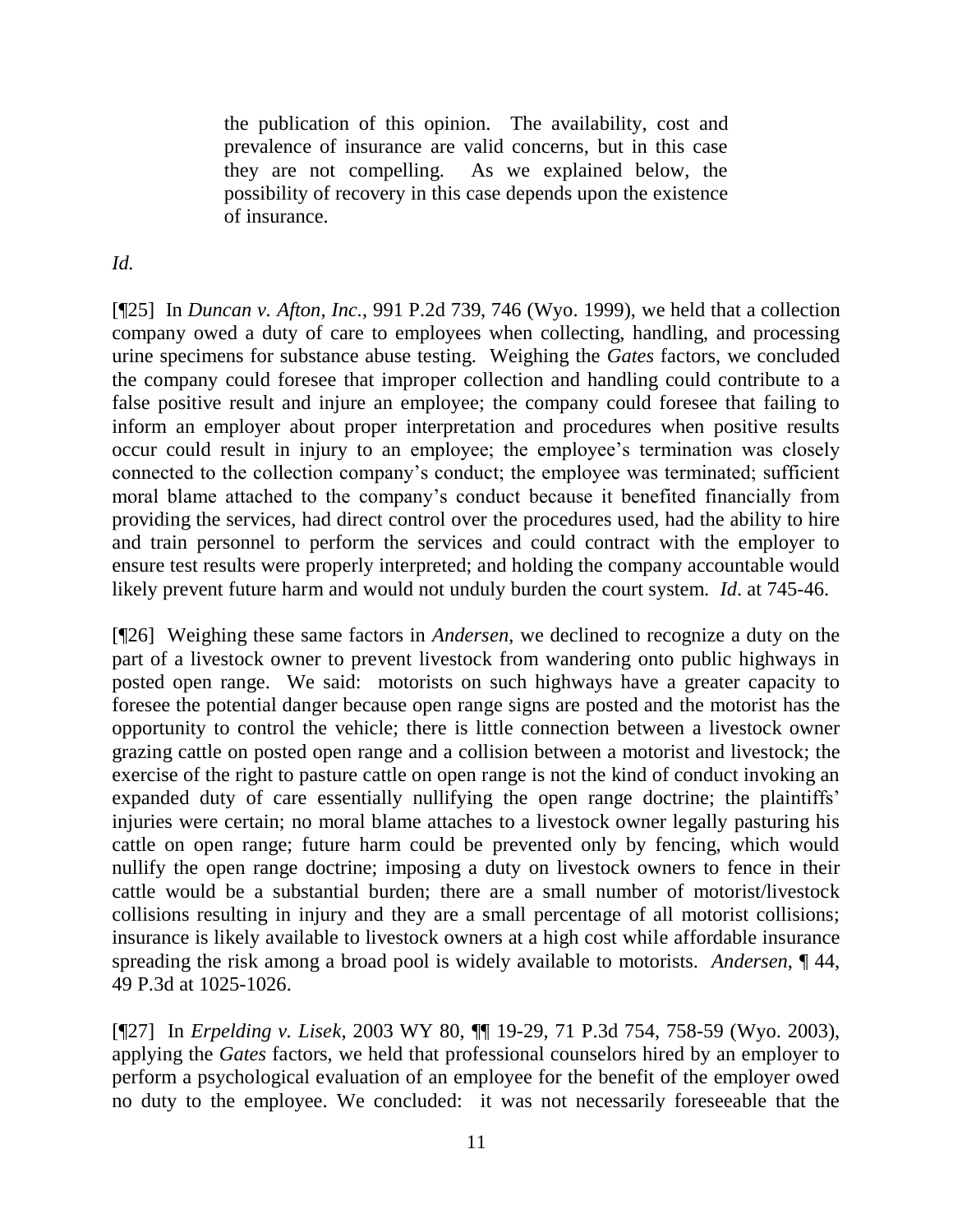counselor's evaluation would result in the employee's dismissal; the counselor's evaluation was not closely connected to the dismissal because several other factors influenced the employer's decision to dismiss the employee; it was certain the employee lost his job; there was no evidence the counselor's evaluation involved misconduct so as to justify a finding of moral blame; wrongful termination actions provide sufficient incentive to employers to hire competent counselors and prevent future harm; imposing a duty to an employee would place a substantial burden on counselors, impacting their objectivity; the potential for a stream of litigation from imposing a new duty poses substantial consequences to the community and court system.

[¶28] With these sample cases in mind, we turn to consideration of whether the parties' relationship in the present case is such that the law ought to impose a duty on Ms. Sorensen for the benefit of State Farm's insureds. Beginning with the first *Gates* factor, we conclude it was not necessarily foreseeable that Ms. Sorensen's failure to maintain liability insurance would result in State Farm's insureds being struck by a negligent driver and being unable to obtain compensation for their damages from him. Ms. Sorensen could not reasonably foresee whether the driver would cause a collision or whether he was insured or otherwise financially able to pay for the damages he caused. The first *Gates* factor does not weigh in favor of recognizing a tort duty to maintain liability insurance.

[¶29] We consider next the closeness of any connection between the damage State Farm alleged its insureds sustained and Ms. Sorensen's failure to maintain liability insurance. The damage State Farm alleged in its complaint was the \$36,521.61 in property damages to its insureds' vehicle. These damages were closely connected with the driver's failure to exercise reasonable care in operating Ms. Sorensen's vehicle and his failure to maintain his own liability insurance or otherwise pay for the damages he caused. They were not connected to Ms. Sorensen's failure to maintain insurance. As with the first factor, the second *Gates* factor weighs against recognizing a tort duty.

[¶30] The parties do not dispute for purposes of deciding the issues presented that State Farm's insureds sustained damages to their car in the collision with Ms. Sorensen's vehicle. The third *Gates* factor is satisfied.

[¶31] For purposes of the fourth factor, we have said that serious misconduct may increase the scope of the persons who are entitled to protection afforded by the imposition of a duty. *Erpelding*, ¶ 25, 71 P.3d at 759. We also have said:

> Moral blame generally results from situations in which the defendant had direct control over establishing and ensuring proper procedures to avoid the harm caused or where the defendant is the party best in the position to prevent the injury.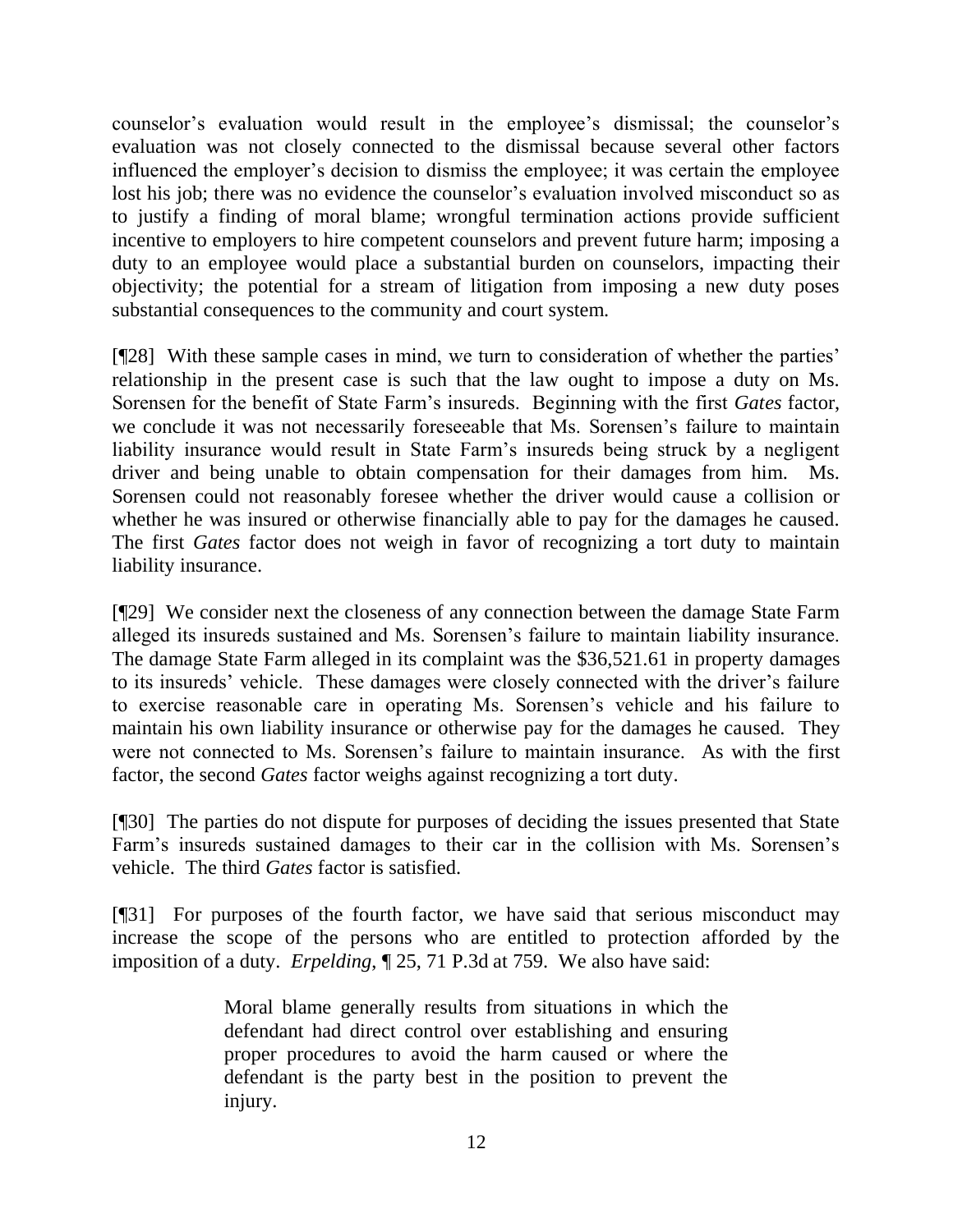*Larson v. Banner Health System*, 2003 WY 167, ¶ 30, 81 P.3d 196, 205 (Wyo. 2003). The driver of a vehicle is in the best position to prevent damages caused by a collision. The vehicle owner is in the position to prevent the damages that may result from a lack of insurance. However, the prevalence of uninsured motorist coverage reduces the chance of such harm. Any moral blame attached to Ms. Sorensen's conduct is not of sufficient magnitude to entitle State Farm's insureds to the protection afforded by imposing a new tort duty to maintain liability insurance. This factor weighs against imposing a duty to maintain insurance.

[¶32] The fifth *Gates* factor looks to the policy of preventing future harm. Imposing a tort duty to maintain liability insurance might prevent some vehicle owners from failing to maintain insurance. However, criminal sanctions are likely more effective in encouraging owners to obtain the required insurance. The legislature has also acted to prevent future harm by requiring liability insurance policies for bodily injury or death delivered or issued for delivery to Wyoming to include an uninsured motorist provision. *See* ¶ 17, n.2 above. The fifth factor does not warrant imposing a duty actionable in tort to maintain liability insurance.

[¶33] Looking at the sixth factor, the burden placed on vehicle owners to maintain liability insurance is arguably relatively minor and we have said a defendant must pay for his wrongs. *Gates*, 719 P.2d at 197. However, the legislature has imposed a penalty for the wrong Ms. Sorensen is alleged to have committed. We are not persuaded that such a legal relationship exists between the owner of an uninsured vehicle and those harmed by another's negligent operation of the vehicle to warrant imposing the burden on the owner to pay for the independent wrongs of the operator. Although there may be positive consequences from recognizing a tort duty to maintain insurance actionable in negligence, we are not convinced they outweigh the negative consequences of imposing tort liability on one individual for the more direct negligence of another.

[¶34] The final factor requires consideration of the availability, cost and prevalence of insurance for the risk involved. In this case, there is insurance covering the risk involved. The insurance policy State Farm issued to its insured entitled the insured to uninsured motorist coverage in the event of a collision with an uninsured vehicle. The premiums the insured paid for the policy undoubtedly were based in part on the fact that it included uninsured motorist coverage. Given the availability of insurance to cover the damages caused in the collision, the final *Gates* factor does not weigh in favor of creating of a new tort duty on the basis of § 31-4-103.

[¶35] As we have said before, duty is an expression of the sum total of those policy considerations that lead the law to say the plaintiff is entitled to protection. *Andersen*, ¶ 44, 49 P.3d at 1024, quoting *Gates*, 719 P.2d at 196. Absent a duty, there is no actionable negligence claim. *Bowen*, 838 P.2d at 198. Having balanced the factors set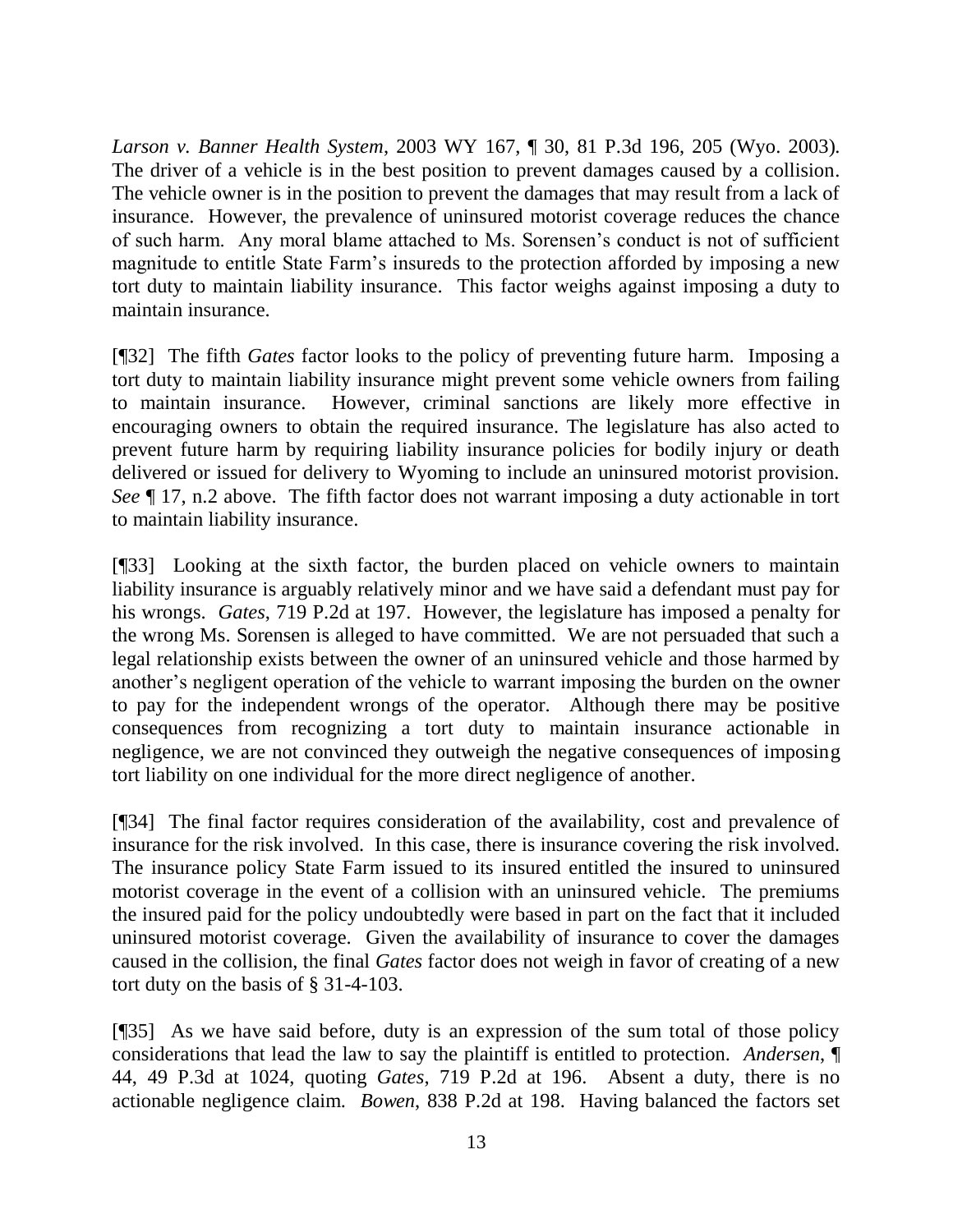out in *Gates* for determining whether or not recognition of a tort duty is appropriate, we decline to recognize a new common law cause of action by a party sustaining damages in a motor vehicle collision against the owner of a vehicle involved in the collision for negligent failure to maintain liability insurance.

[¶36] We are not alone in reaching this result. Courts in other states have likewise rejected claims arising out of motor vehicle collisions against vehicle owners for failure to maintain liability insurance, although they have reached that result through different reasoning. In *Branscumb v. Freeman*, 200 S.W.3d 411 (Ark. 2004), for example, the Arkansas Supreme Court declined to impose civil liability on a motor vehicle owner solely for failing to insure his or her vehicle in part because the owner's "failure to insure the vehicle could never be the proximate cause of the accident and resulting injuries." *Id*. at 416. *See also Palermo v. Faure*, 1996 Mont. Dist. LEXIS 668, holding that the violation of the mandatory insurance statute was not the proximate cause of the harm another sustained in a collision with the uninsured vehicle, and *State Farm Ins. Co. v. Wood*, 567 N.E.2d 1040, 1041 (Ohio Ct. App.), holding the violation of the mandatory insurance statute was not the proximate cause of the damage suffered by State Farm's insured, to whose rights State Farm was subrogated.<sup>3</sup>

[¶37] Similarly, in *Hondros v. Morton*, 1995 Del. Super. LEXIS 209 (Del. Super. Ct. May 3, 1995), the court held the causal connection between an owner's failure to insure her vehicle and the medical bills another incurred in a collision involving the vehicle was too remote to constitute proximate cause. The *Hondros* court also concluded the legislature did not intend the mandatory insurance statute to protect third parties from medical expenses occurring as a result of a violation of the statute. In *Wise v. Crump*, 978 S.W.2d 1, 3 (Mo. Ct. App. 1998), the court declined to recognize a cause of action under the financial responsibility statute, stating:

> While the statute is silent on the existence of a private cause of action, it does specify that any person who violates the statute is guilty of a criminal act, namely a class C misdemeanor. When the legislature has established other means of enforcement of a statute, we will not recognize a

 $\overline{a}$ 

<sup>3</sup> A different Ohio court disagreed with *Wood*. In *Fontaine v. Hairston*, 2000 Ohio App. LEXIS 414 (Ohio Ct. App.), the court characterized the "injury" as the inability to be compensated, not the actual collision, and concluded the injury was directly related to the duty imposed by the statute. Therefore, the court concluded, the breach of the duty was the proximate cause of the injury. More recently, however, the *Fontaine* analysis was rejected by yet another Ohio court in *Hundemer v. Partin*, 2007 Ohio 5631 (Ohio Ct. App.) in which the court said:

If the inability to recover under the statute is the injury . . ., the injury is purely economic and the claim is prohibited under the economic loss rule [applicable in Ohio]. On the other hand, if the accident itself is the injury the failure to maintain insurance in compliance with the statute is not the proximate cause of the injury.